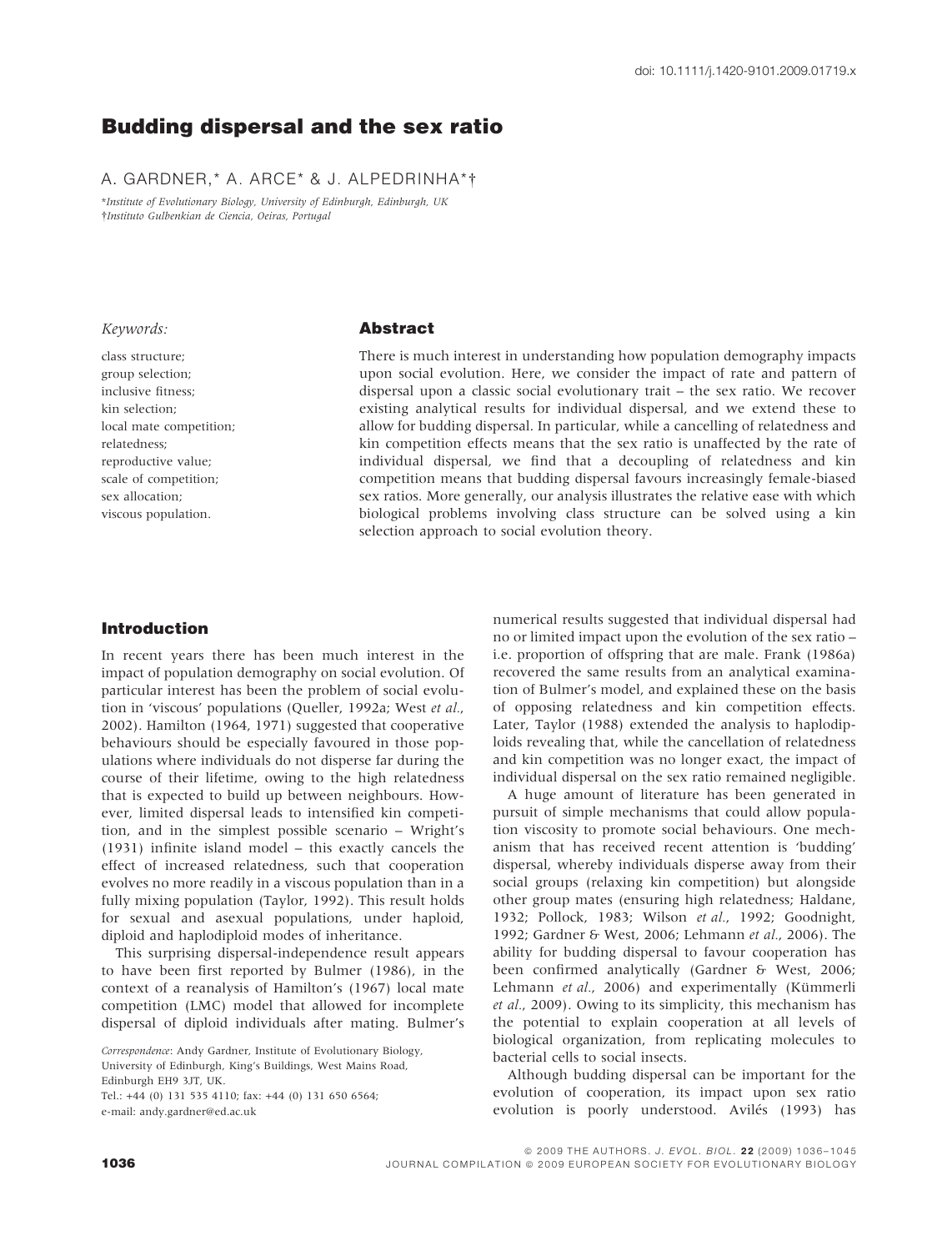suggested that budding dispersal may be responsible for the strikingly female-biased sex ratios of certain species of social spider, which are on the order of one male to every ten females. Social spider populations are structured into colonies, between which there is little or no migration of individuals. Unlike those of the eusocial insects, social spider colonies are not characterized by a sterile caste, and essentially all individuals in the colony are reproductive. Colonies reproduce by budding once they have grown to a threshold size, which varies between species from a few dozen to several thousand individuals. Avilés (1993) found that this problem was not amenable to mathematical treatment, although support for the idea that budding dispersal promotes a female-biased sex ratio was obtained by numerical simulation. However, the underlying reasons for extreme female bias remain obscure.

In this article, we examine the impact of budding dispersal upon the evolution of the sex ratio. Our aim is to provide an illustrative overview of how and why budding dispersal promotes the evolution of female-biased sex ratios. To this end, we derive solutions for haploid, diploid and haplodiploid modes of inheritance, in a generic model that is not tailored to the specific biology of any particular taxon (such as social spiders). For ease of comparison and in order to better conceptualize our results, we also re-derive the results of Bulmer (1986), Frank (1986a) and Taylor (1988) for individual dispersal, using more recent developments in kin selection methodology to simplify and clarify their original analyses.

## Models and analyses

#### Individual dispersal

We assume an infinite island model (Wright, 1931), in which each patch is founded by  $n$  mated females. We focus our attention upon a particular adult female, and we denote her proportional allocation of reproductive resources into sons (hereafter, 'sex ratio strategy') by x, the average sex ratio strategy of her patch by  $y$  and the average sex ratio strategy of all females in the population by z. In particular, we assume that each female produces a large number  $K$  of juvenile sons and the same large number  $K$  of juvenile daughters, but has only sufficient resources to raise half of these offspring; hence, the focal female successfully raises  $Kx$  sons and  $K(1 - x)$  daughters to maturity, at which point she dies. These offspring mate at random within patches, with each female mating only once, but males mating potentially numerous times. Males then die, and each mated female either disperses to a new, randomly chosen patch with probability  $d<sub>I</sub>$ , or else remains in her natal patch with probability  $1 - d<sub>I</sub>$ . After dispersal, random density dependent culling leaves  $n$ mated females in each patch, returning the population to the beginning of the lifecycle. Table 1 provides a summary of model notation.

Table 1 A summary of model notation.

| Symbol           | Definition                                                                                               |
|------------------|----------------------------------------------------------------------------------------------------------|
| dı               | Individual dispersal rate                                                                                |
| $d_{\mathsf{R}}$ | Budding dispersal rate                                                                                   |
| Κ                | Female fecundity                                                                                         |
| m                | Migration rate (after density-dependent regulation)                                                      |
| n                | Number of adult females per patch                                                                        |
| $p_{\rm X}$      | Consanguinity of adult female and individual X                                                           |
| D                | Juvenile daughter of focal adult female                                                                  |
| F                | Random juvenile female on same patch as focal adult female                                               |
| S                | Juvenile son of focal adult female                                                                       |
| M                | Random juvenile male on same patch as focal adult female                                                 |
| P                | Juvenile sharing patch with focal adult female                                                           |
| O                | Offspring of focal adult female                                                                          |
| G                | Locus controlling sex ratio                                                                              |
| g                | Genic value                                                                                              |
| ĝ                | Genetic breeding value of mother of focal individual                                                     |
| ã                | Genetic breeding value of adult female on same patch as<br>focal individual                              |
| ğ                | Population average genetic breeding value                                                                |
| γ                | Genotype-phenotype map                                                                                   |
| $C_{\rm f}$      | Class reproductive value of females                                                                      |
| $c_{\rm m}$      | Class reproductive value of males                                                                        |
| f                | Consanguinity of mating partners (inbreeding coefficient)                                                |
| φ                | Consanguinity of two juvenile females from same patch                                                    |
| $\mu$            | Consanguinity of two juvenile males from same patch                                                      |
| $r_{\times}$     | Relatedness of individual X to focal adult female                                                        |
| r                | Relatedness of same-patch juvenile, relative to own offspring,<br>from perspective of focal adult female |
| a                | Scale of competition                                                                                     |
| $W_{f}$          | Expected fitness of a daughter of focal adult female                                                     |
| Ŵf               | Mean fitness of daughters                                                                                |
| $W_{f}$          | Relative fitness of a daughter of focal adult female                                                     |
| $W_{m}$          | Expected fitness of a son of focal adult female                                                          |
| $\bar{W}_m$      | Mean fitness of sons                                                                                     |
| $W_{\rm m}$      | Relative fitness of a son of focal adult female                                                          |
| X                | Sex ratio strategy of focal adult female                                                                 |
| y                | Average sex ratio strategy of adult females in focal patch                                               |
| Z                | Average sex ratio strategy of adult females in population                                                |
| $7^*$            | Convergence stable sex ratio                                                                             |

With these assumptions, we may write the fitness of a juvenile daughter of the focal female as the product of her probability of survival to adulthood and her probability of survival through density-dependent regulation:

$$
w_{f} = (1 - x) \left\{ (1 - d_{1}) \frac{1}{(1 - d_{1})K(1 - y) + d_{1}K(1 - z)} + d_{1} \frac{1}{K(1 - z)} \right\},
$$
\n(1)

and the fitness of a juvenile son of the focal female is given by the product of his survival to adulthood, his expected number of mates and the expected survival of his mates through density-dependent regulation:

$$
w_{\rm m} = x \frac{1 - y}{y} \left\{ (1 - d_{\rm I}) \frac{1}{(1 - d_{\rm I}) K (1 - y) + d_{\rm I} K (1 - z)} + d_{\rm I} \frac{1}{K (1 - z)} \right\}.
$$
\n(2)

© 2009 THE AUTHORS. J. EVOL. BIOL. 22 (2009) 1036-1045

JOURNAL COMPILATION © 2009 EUROPEAN SOCIETY FOR EVOLUTIONARY BIOLOGY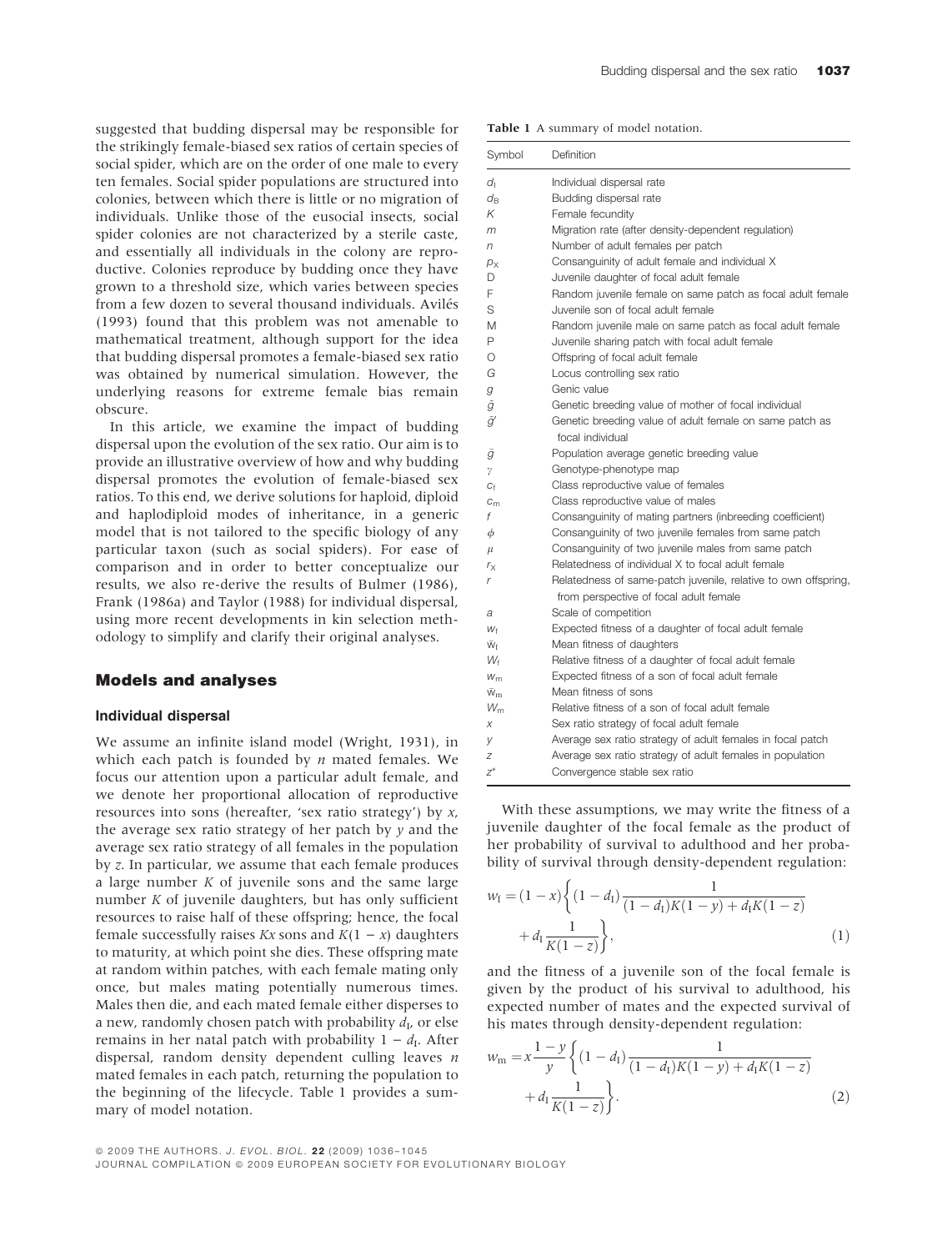Analysing these fitness functions using the neighbourmodulated fitness methodology of Taylor & Frank (1996) (see also Taylor, 1996; Frank, 1997, 1998; Taylor et al., 2007), we find that the convergence stable sex ratio  $(z^*; z^*)$ Eshel & Motro, 1981; Christiansen, 1991; Taylor, 1996) is given by:

$$
z^* = \frac{c_m(r_S - r_M)}{c_f(r_D - (1 - d_I)^2 r_F) + c_m(r_S - (1 - d_I)^2 r_M)},
$$
(3)

where  $r_D$  and  $r_S$  are the kin selection coefficients of relatedness for a daughter and son, respectively, from the perspective of their mother;  $r_F$  and  $r_M$  are the relatedness of a random juvenile female and random juvenile male, respectively, from the perspective of a random adult female in the same patch; and  $c_f$  and  $c_m$  are the class reproductive values for females and males respectively. A full derivation is given in the Appendix. This general equation applies to any genetic system with two sexes and no further class structure – here we are interested in haploidy, diploidy and haplodiploidy, but eqn 3 equally describes the sex ratio for triploidy, haplotriploidy or any other conceivable system of inheritance.

Restricting our attention to haploidy and diploidy for now, we have class reproductive values  $c_f = c_m = \frac{1}{2}$ , relatedness to offspring  $r_D = r_S = r_O$  and relatedness to random same-patch juveniles  $r_F = r_M = r_P$ , and eqn 3 can be rewritten as:

$$
z^* = \frac{1 - r}{2(1 - ar)},
$$
\n(4)

where  $r = r_{\rm P}/r_{\rm O}$  is the relatedness of a random samepatch juvenile as a fraction of the relatedness of one's own offspring, from the perspective of an adult female; and  $a = (1 - d_I)^2$  is the degree of local resource competition, being the probability that two randomly chosen adult females experiencing density-dependent regulation in the same patch are both native to that patch (Frank, 1986a; see also Gardner & West, 2006).

A special case of the above model is Hamilton's (1967) diploidy model of LMC. Owing to complete dispersal of females after mating  $(d<sub>I</sub> = 1)$  in Hamilton's model, here we have  $r = 1/n$  and  $a = 0$ , and eqn 4 gives the usual result  $z^*=(n-1)/2n$ . More generally, eqn 4 reveals the impact of relatedness and local resource competition on the sex ratio in viscous populations: the RHS of eqn 4 is a decreasing function of  $r$  and an increasing function of  $a$ , hence higher within-patch relatedness favours more female-biased sex ratios (Fig. 1a; Frank, 1985), and higher local resource competition favours less femalebiased sex ratios (Fig. 1b; Frank, 1986a).

Because the relatedness and competition effects of population viscosity impact upon the sex ratio in opposing ways, inspection of eqn 4 does not reveal the overall impact of population viscosity upon the sex ratio. In order to make a concrete prediction, we are required to specify the precise relationship between individual dispersal, within-patch relatedness, and local resource



Fig. 1 Impact of relatedness and scale of competition upon the sex ratio. (a) The convergence stable sex ratio  $(z^*)$  as a function of within-group relatedness  $(r)$ , for varying degrees of competition  $(a = 0.0, 0.2, 0.4, 0.6, 0.8 \& 1.0)$ . (b) The convergence stable sex ratio  $(z^*)$  as a function of scale of competition (*a*), for varying degrees of relatedness ( $r = 0.0, 0.2, 0.4, 0.6, 0.8 \& 1.0$ ).

competition. For both haploidy and diploidy, we find that the within-patch relatedness is given by:

$$
r = \frac{1}{n - (n - 1)(1 - d_1)^2},\tag{5}
$$

(mathematical details are given in the Appendix; see also Frank, 1986a). Hence, we find that relatedness decreases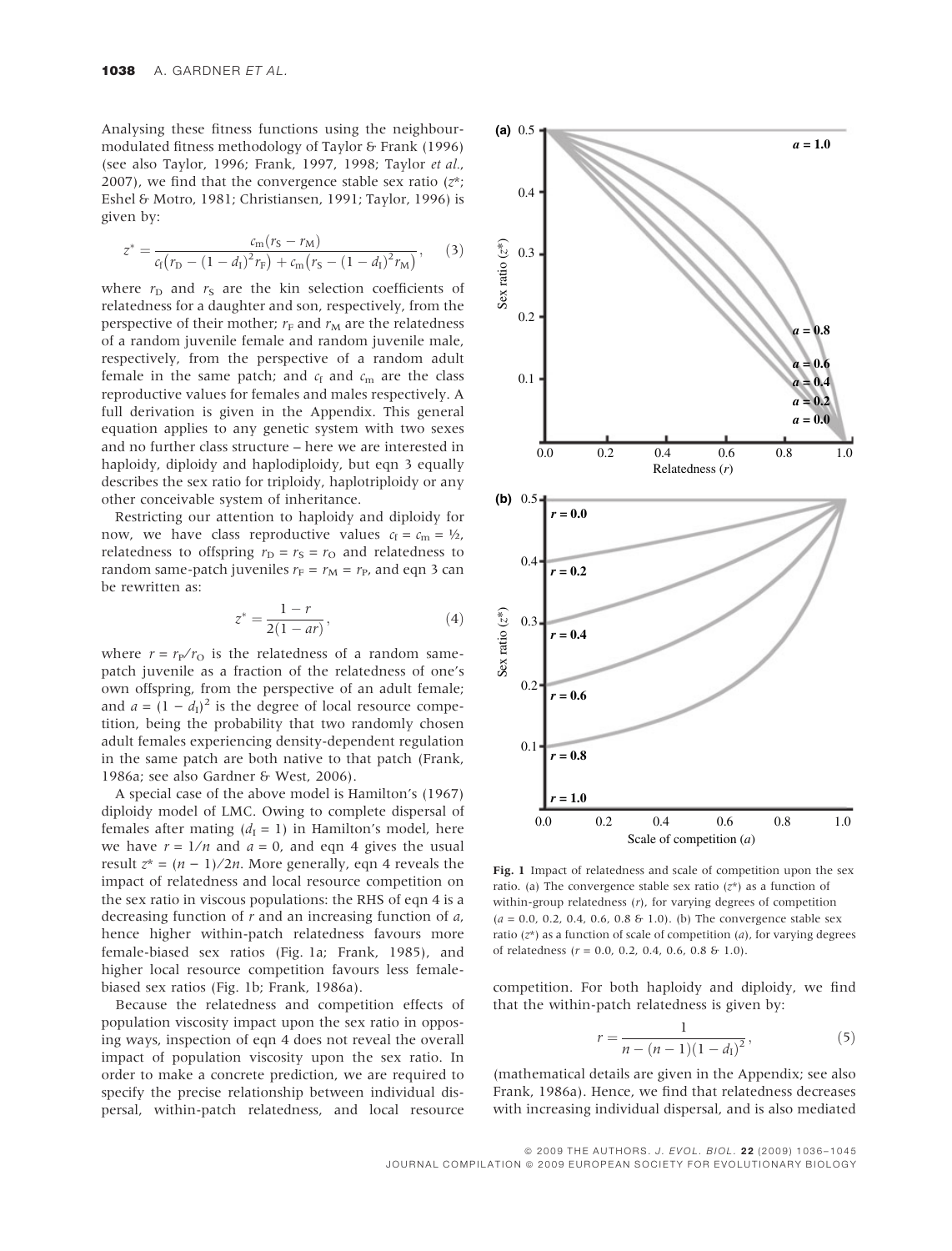

Fig. 2 Individual dispersal and the sex ratio. (a) Within-group relatedness (r) as a function of individual dispersal rate ( $d_1$ ), for varying patch size (n = 2, 5, 10 & 20). (b) Scale of competition (a) as a function of individual dispersal rate (d<sub>1</sub>). (c) The convergence stable sex ratio (z\*) as a function of individual dispersal rate  $(d<sub>1</sub>)$ , for varying patch size (n = 2, 5, 10 & 20). Bold lines represent the convergence stable sex ratio for haploids and diploids, dashed lines represent the convergence stable sex ratio for haplodiploids.

by patch size (Fig. 2a). Above, we showed that the local resource competition is given by  $a = (1 - d_I)^2$ . Hence, competition also decreases with increasing individual dispersal (Fig. 2b). Having made relatedness and competition explicit functions of individual dispersal, we may substitute these expressions into eqn 4, giving us:

$$
z^* = \frac{n-1}{2n}.\tag{6}
$$

We have recovered the surprising result – shown numerically by Bulmer (1986) and derived analytically by Frank (1986a) – that individual dispersal does not impact upon the sex ratio, the latter taking the same value that it would in a fully dispersing population (Fig. 2c, solid lines). Although population viscosity impacts upon relatedness and competition, and both of these mediate sex ratio, the two effects exactly cancel so that there is no overall impact of population viscosity upon the sex ratio. This was previously shown for the diploid case, and here we have shown that the result also extends to haploids.

For haplodiploids,  $c_f = 2/3$  and  $c_m = 1/3$ , and  $r_D \neq r_S$ and  $r_F \neq r_M$ , so eqn 3 cannot be reduced to the simple form of eqn 4. In this case, the convergence stable sex ratio is given by:

$$
z^* = \frac{n-1}{2n} \frac{4n - (n-1)(1 - d_1)^2 - 2}{4n - (n-1)(1 - d_1)^2 - 1},
$$
\n(7)

(mathematical details are given in the Appendix; see also Taylor, 1988). Here, the sex ratio is no longer independent of the individual dispersal rate. However, numerical analysis reveals that the impact of individual dispersal is negligible (Fig. 2c, dashed lines). In particular, although a more female-biased sex ratio is predicted in a more viscous population, the discrepancy between this and the sex ratio for a fully mixing population is always less than 0.007. In contrast, the sex ratio is strongly affected by the number of foundresses, with a less female-biased sex ratio being favoured as the patch size increases (Fig. 2c, dashed lines).

#### Budding dispersal

We now consider that, when females disperse to new patches, they do so with patch mates ('budding dispersal'; Haldane, 1932; Pollock, 1983; Goodnight, 1992; Gardner & West, 2006; Lehmann et al., 2006). We assume that, after mating, females form groups (buds) of size  $n$  at random within their patch, and that each group either remains on the focal patch with probability  $1 - d_{\text{B}}$  or else it disperses to a random patch elsewhere in the population with probability  $d_{\text{B}}$ . After dispersal, density-dependent regulation leaves one randomly chosen group on each patch. We also allow for some random exchange of females between patches after density-dependent regulation: with probability  $m$  a female migrates, in which case she is repositioned in a random space vacated by another migratory individual, and with probability  $1 - m$  she remains in her patch. Incorporating this migration into the model facilitates synthesis with the computer simulations of Avilés (1993) and the mathematical analysis of Gardner & West (2006). With these assumptions, the fitness of juvenile males and females can be written as:

$$
w_{f} = (1 - x) \left\{ (1 - d_{B}) \frac{1}{(1 - d_{B})K(1 - y) + d_{B}K(1 - z)} + d_{B} \frac{1}{K(1 - z)} \right\},
$$
\n(8)

and

$$
w_{\rm m} = x \frac{1 - y}{y} \left\{ (1 - d_{\rm B}) \frac{1}{(1 - d_{\rm B}) K (1 - y) + d_{\rm B} K (1 - z)} + d_{\rm B} \frac{1}{K (1 - z)} \right\}.
$$
\n(9)

Note that the fitness functions are identical to those derived for the individual dispersal model, except that the individual dispersal parameter  $d<sub>I</sub>$  has been replaced with the budding dispersal parameter  $d_{\rm B}$ . Thus, following the same procedure as before, we obtain a convergence stable sex ratio of:

© 2009 THE AUTHORS. J. EVOL. BIOL. 22 (2009) 1036-1045

JOURNAL COMPILATION © 2009 EUROPEAN SOCIETY FOR EVOLUTIONARY BIOLOGY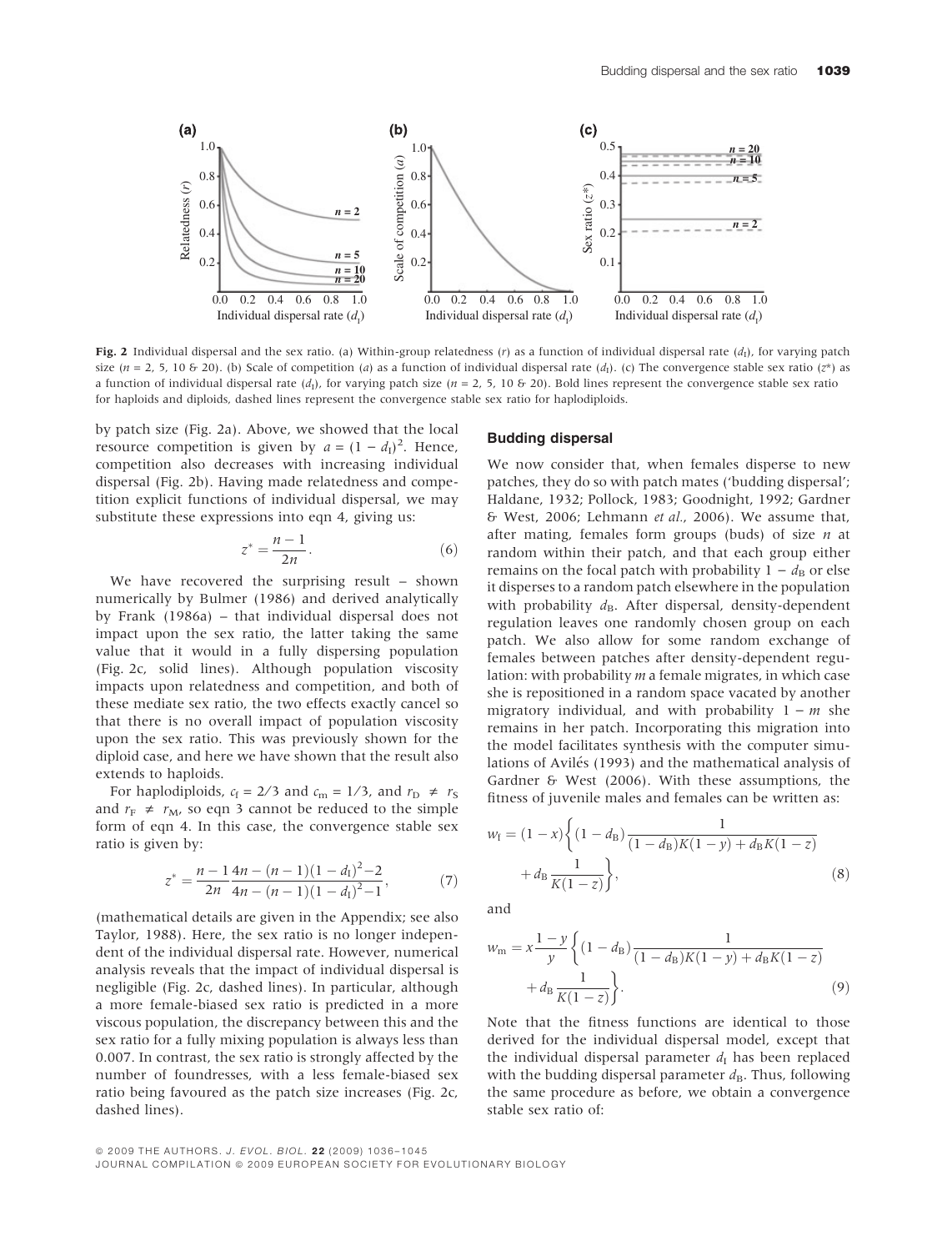$$
z^* = \frac{c_m (r_S - r_M)}{c_f (r_D - (1 - d_B)^2 r_F) + c_m (r_S - (1 - d_B)^2 r_M)},
$$
 (10)

where, again, the only difference from the model of the previous section is the replacement of  $d_I$  with  $d_B$ . Restricting our attention to haploidy and diploidy, so that the class reproductive values are  $c_f = c_m = \frac{1}{2}$ , relatedness to offspring is  $r_D = r_S = r_O$  and relatedness to random same-patch juveniles is  $r_F = r_M = r_P$ , eqn 10 again reduces to eqn 4, which we reproduce here as eqn 11 for ease of reference:

$$
z^* = \frac{1 - r}{2(1 - ar)},
$$
\n(11)

where relatedness is  $r = r<sub>P</sub>/r<sub>O</sub>$  and the intensity of local resource competition is  $a = (1 - d_{\text{B}})^2$ . Because eqn 11 is identical  $-$  as it is written  $-$  to eqn 4, we see that relatedness and localized resource competition impact upon the sex ratio in the same way in both the individual dispersal and budding dispersal models: higher relatedness favours a more female-biased sex ratio (Fig. 1a), and stronger competition favours a less female-biased sex ratio (Fig. 1b).

The difference between the two models lies in how relatedness and competition emerge (and become associated) as a consequence of the rate and pattern of dispersal. For the purposes of calculating within-patch relatedness, the migration of females after densitydependent regulation in the budding dispersal model plays the same role as dispersal prior to density-dependent regulation in the individual dispersal model, hence we can simply write *m* where we see  $d<sub>I</sub>$  in eqn 5 to yield relatedness for the budding dispersal model:

$$
r = \frac{1}{n - (n - 1)(1 - m)^2}.
$$
 (12)

Hence, relatedness is a decreasing function of female migration after density-dependent regulation, but is unaffected by the rate of budding dispersal (Fig. 3a). Above, we found that the intensity of localized competition in the budding dispersal model is given by the same expression as for the individual dispersal model, but with individual dispersal rate being replaced by the budding dispersal rate:  $a = (1 - d_{\text{B}})^2$ . Hence, competition is a decreasing function of budding dispersal rate, and is unaffected by migration after density-dependent regulation (Fig. 3b).

Although relatedness and competition are both determined by the individual dispersal rate in the first model, they are decoupled in the second model, with relatedness being determined by female migration after densitydependent regulation and competition being determined by budding dispersal before density-dependent regulation. Expressing the within-patch relatedness (r) and intensity of local resource competition  $(a)$  in terms of model parameters  $(n, d_B \text{ and } m)$ , and substituting into eqn 11, obtains a convergence stable sex ratio of:

$$
z^* = \frac{n-1}{2n} \frac{n(1-(1-m)^2)}{(n-1)(1-(1-m)^2)+1-(1-d_{\rm B})^2},
$$
 (13)

which is a decreasing function of the budding dispersal rate – i.e. budding dispersal promotes a female bias. Furthermore, the sex ratio is an increasing function of the migration rate of individuals after density-dependent regulation and an increasing function of the number of foundresses (Fig. 3c, solid lines; Avilés, 1993). Assuming full budding dispersal ( $d_B = 1$ ), we find that a vanishingly small allocation to males is favoured in the limit of low migration ( $z^* \rightarrow 0$  as  $m \rightarrow 0$ ) and also that the sex ratio asymptotes towards one half with increasingly large numbers of foundresses  $(z^* \rightarrow \frac{1}{2}$  as  $n \rightarrow \infty)$ . However, we also recover Avilés' (1993) simulation result that substantial female bias is favoured, even with very large numbers of foundresses, provided that between patch migration is sufficiently low  $[z^* \approx mn/(1 + 2mn)]$  if  $m \ll 1$ ,  $n \gg 1$  and  $mn$  is on the order of  $1$ ] – for example, one male for every two females if there is an average of one migrant foundress per patch. Note that,



Fig. 3 Budding dispersal and the sex ratio. (a) Within-group relatedness (r) as a function of budding dispersal rate  $(d_B)$ , for varying patch size  $(n = 2, 5, 10 \& 20)$ . (b) Scale of competition (a) as a function of budding dispersal rate (d<sub>B</sub>). (c) The convergence stable sex ratio (z\*) as a function of budding dispersal rate  $(d_B)$ , for varying patch size (n = 2, 5, 10 & 20) and a fixed rate of migrant exchange (m = 0.1). Bold lines represent the convergence stable sex ratio for haploids and diploids, dashed lines represent the convergence stable sex ratio for haplodiploids.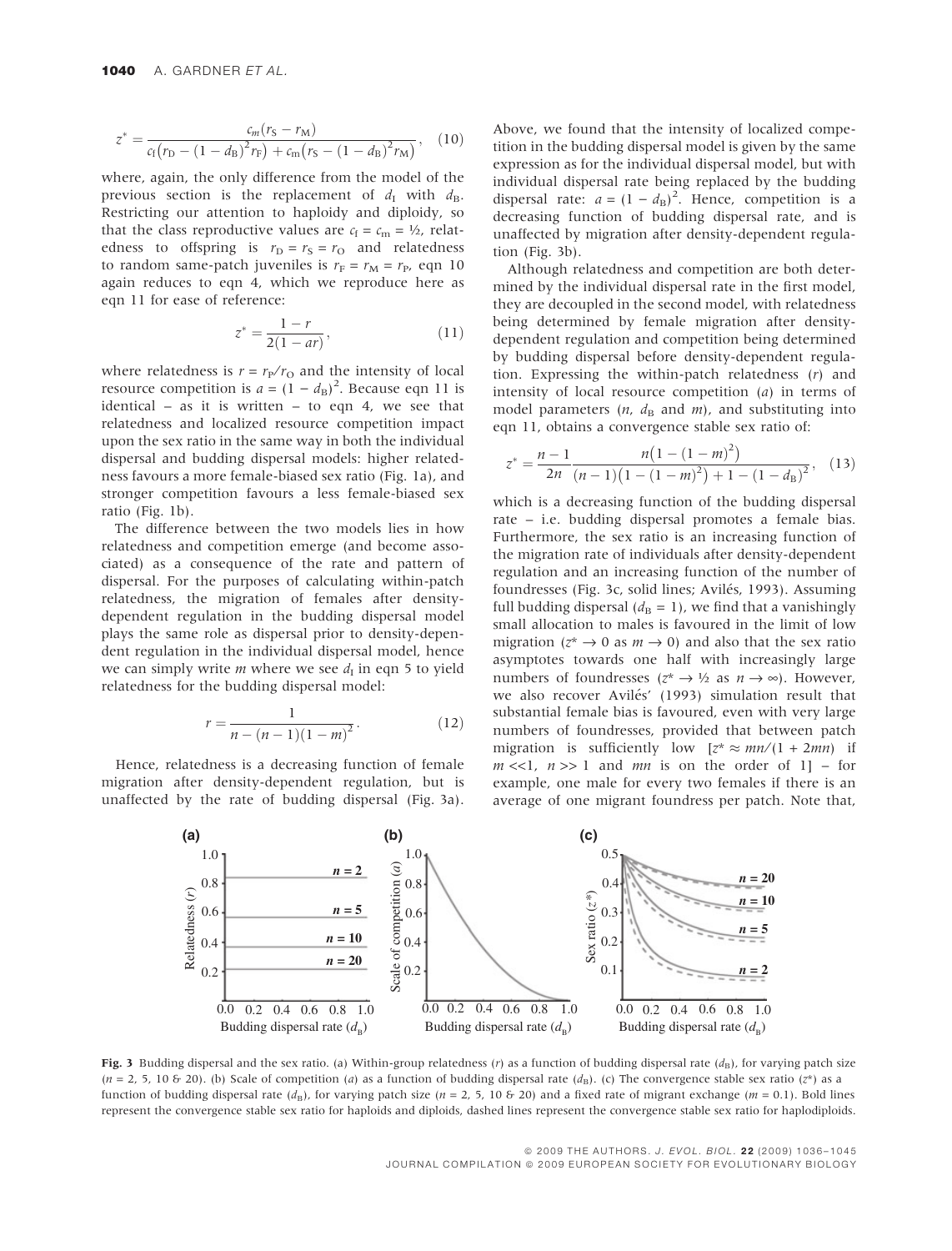evaluating eqn 13 at  $d_B = m = d_I$  exactly recovers eqn 6 of the individual dispersal model.

Again, the situation is somewhat more complicated for haplodiploids, whose peculiar biology ( $c_f \neq c_m$ ,  $r_D \neq r_S$ and  $r_F \neq r_M$ ) means that the sex ratio of eqn 10 cannot be reduced to the more simple form of eqn 11. In this case, the convergence stable sex ratio is given by:

$$
z^* = \frac{n-1}{2n} \frac{4n - (n-1)(1-m)^2 - 2}{4n - (n-1)(1-m)^2 - 1}
$$

$$
\times \frac{n(1 - (1-m)^2)}{(n-1)(1 - (1-m)^2) + 1 - (1-d_B)^2}, \qquad (14)
$$

(mathematical details are given in the Appendix). Here, the convergence stable sex ratio is strongly affected by the rate of budding dispersal, a higher budding dispersal rate favouring a more female-biased sex ratio (Fig. 3c, dashed lines). Conversely, the sex ratio is predicted to be less female biased as the rate of migration after densitydependent regulation increases, and as the number of foundresses increases (Fig. 3c, dashed lines; Avilés, 1993). Again, for complete budding dispersal  $(d_B = 1)$ we find that a vanishingly low proportion of males is favoured as the migration rate approaches zero ( $z^* \rightarrow 0$ as  $m \to 0$ ), that a sex ratio of one half is favoured in the limit of a large number of foundresses  $(z^* \rightarrow \frac{1}{2}$  as  $n \rightarrow \infty$ ), and that even if patches are founded by large numbers of foundresses a substantial female bias can be favoured provided that migration is sufficiently rare  $[z^* \approx mn/(1 + 2mn)$  if  $m \ll 1$ ,  $n >> 1$  and mn is on the order of 1]. Finally, note that eqn 7 of the individual dispersal model is recovered by evaluating eqn 13 at  $d_{\text{B}} = m = d_{\text{I}}$ .

# **Discussion**

We have derived analytical results for a model of sex ratio evolution in a group-structured population characterized by budding dispersal. Previously, theoretical understanding of this problem has been based upon the results of numerical simulations (Avilés, 1993). In line with Avilés' (1993) simulation study, we have found that budding dispersal favours female-biased sex allocation, with the convergence stable sex ratio (proportion male) decreasing as the rate of budding dispersal increases. This is in contrast to the astonishing result that the sex ratio is unaffected by the rate of individual dispersal in a purely viscous population (Bulmer, 1986; Frank, 1986a; Taylor, 1988). A low rate of individual dispersal results in a high withinpatch relatedness, which favours a more female-biased sex ratio (Frank, 1985), but it also results in a high degree of kin competition, which favours a less femalebiased sex ratio (Frank, 1986a,b), and these effects cancel exactly or approximately, giving no net impact of individual dispersal upon sex ratio evolution (Bulmer, 1986; Frank, 1986a; Taylor, 1988). The difference with budding dispersal is that it reduces the extent to which the offspring of patch-mates compete for resources, which promotes a more female-biased sex ratio, and by keeping relatives together as they disperse, it allows a high relatedness to be maintained, which also promotes a more female-biased sex ratio. In other words, budding decouples the competition and relatedness consequences of dispersal (Gardner & West, 2006).

We have also examined the impact of other demographic parameters upon sex allocation. We have found that an increased number of adult females reproducing on a patch favours a reduced female-biased sex ratio, owing to a corresponding reduction in within-patch relatedness (Hamilton, 1967; Avilés, 1993). Following Avilés (1993; see also Gardner & West, 2006), we have also examined the impact of exchange of individuals after dispersal and density-dependent regulation, and have found that an increased exchange of individuals also favours a reduced female-biased sex ratio, again owing to a reduction in within-patch relatedness. Importantly, we have recovered Avilés' (1993) interesting result that even very large groups can be expected to exhibit strongly female-biased sex ratios, provided that the rate of exchange of individuals between groups is sufficiently low – as is the case in social spiders. For example, in the limit of large group size, and only one migrant per group per generation, the sex ratio corresponds to two females for every male.

We have taken a kin selection approach to the problem of budding dispersal and the sex ratio. Previously, this problem has been tackled using a multilevel selection approach. Indeed, Avilés (1993) suggested that the female-biased sex ratios of social spiders could not be explained by kin selection, and emphasized the need for selection between groups. However, at a formal level, the multilevel selection approach to social evolution is equivalent to the kin selection approach; any analysis of multilevel selection can always be translated into an equivalent kin selection analysis and, provided that the analyses are performed correctly, these will not lead to conflicting predictions (Hamilton, 1975; Grafen, 1984; Wade, 1985; Frank, 1986b, 1998; Queller, 1992b; Bourke & Franks, 1995; West et al., 2007). Despite this equivalence, it is often easier to solve biological problems using kin selection methodology, for instance because multilevel selection theory is difficult to apply to classstructured populations (West et al., 2008). This is the situation for the present problem of budding dispersal and the sex ratio, which appears complicated when viewed from a multilevel selection perspective – and hence has previously been tackled using numerical simulation methods, which provide only limited insight – but which is easily resolved if approached from a kin selection perspective.

This study has clarified the use (and, in particular, the complementarity) of 'open' model vs. 'closed'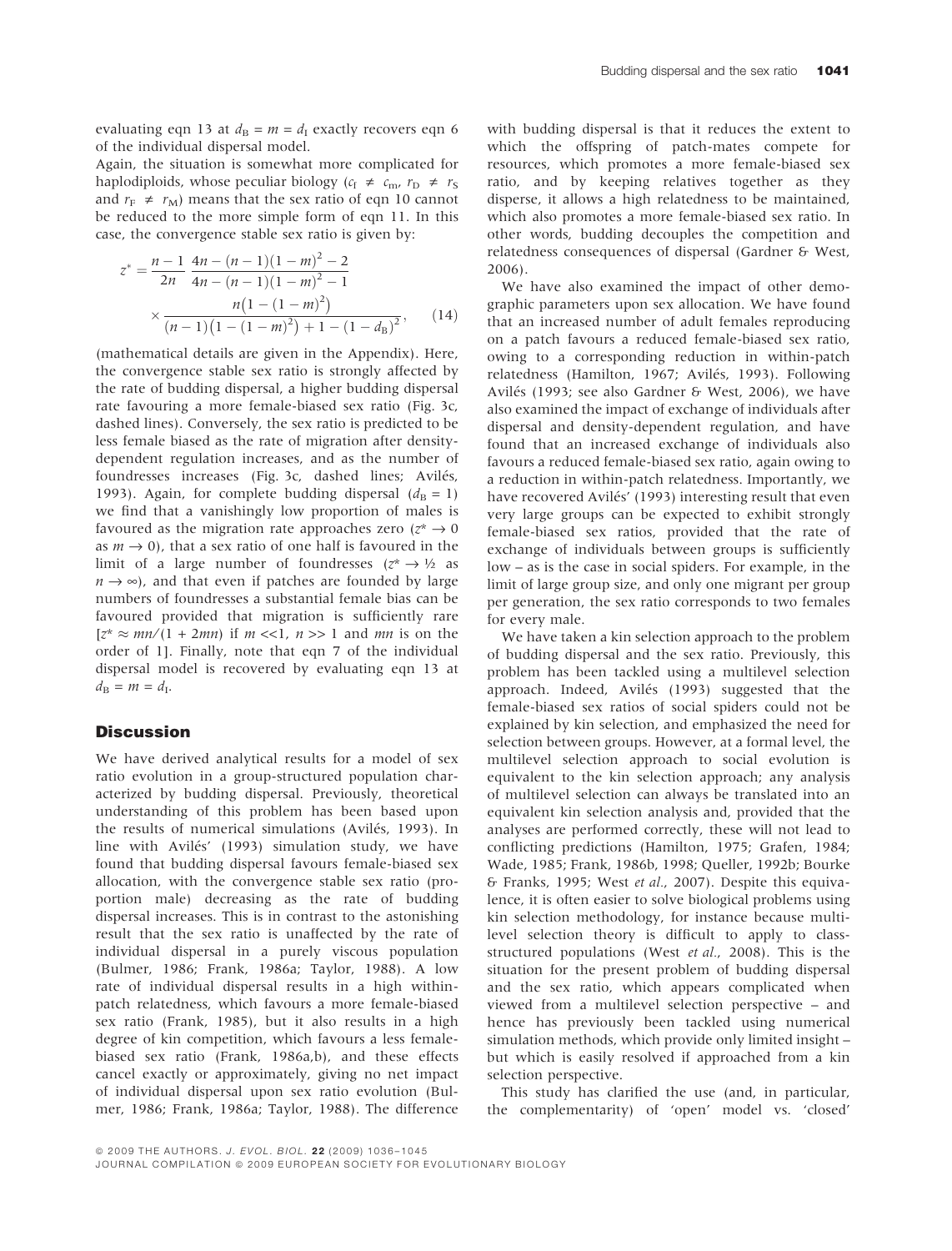model approaches to social evolution theory (Gardner & West, 2006). Eqn 4, repeated as eqn 11, describes the dependence of the convergence stable sex ratio  $(z^*)$ upon within-group relatedness (r) and local resource competition (a), without specifying how these two determinants are themselves associated and how they emerge as a consequence of population demographic assumptions. This open model approach allows a general overview – here it applies equally to the individual dispersal and budding dispersal models – but it lacks in concreteness. In contrast, eqns 6 and 13 show explicitly how sex ratio depends upon more tangible population parameters, such as number of foundresses per patch  $(n)$ , and dispersal/migration rates  $(d_{\rm I}, d_{\rm B}$  and *m*). This closed model approach allows for more specific, quantitative predictions, but lacks in generality as it is dependent on particular model assumptions. Put another way, whereas the closed model approach tells us precisely what sex ratio to expect, the open model approach helps us conceptualize why the sex ratio takes the value that it does, and how to generalise from the findings of specific models to yield deeper insights about the fundamental processes driving sex ratio evolution.

Our aim has been to provide an illustrative overview of how and why budding dispersal impacts upon sex ratio, and to form conceptual links with the theory of social evolution in viscous populations more generally. For this reason, we have considered a generic model with relatively broad applicability, and a range of inheritance modes, whilst explicitly neglecting biological details particular to individual taxa. For example, Avilés' (1993) simulation study allowed for multiple generations between social spider dispersal events (see also Frank, 1987), which has not been considered in the present study. We also assumed a system of monandry in order to simplify relatedness calculations, and we highlight the possibility that other mating systems might give rise to quantitatively different predictions. Finally, we have assumed complete maternal control of sex, yet there may be scope for evolutionary conflicts of interests between (and even within) individual family members in this respect (Beukeboom et al., 2001; Wild & West, 2009). Sex allocation is one of the few topics in evolutionary biology where researchers can reasonably aim for a quantitative – rather than just a qualitative – fit between theoretical prediction and empirical data (West, 2009), so extension of the basic theory to allow for more complex models, tailored to the particular biology of specific taxa, represents an important avenue for future research.

# Acknowledgments

We thank Kevin Foster and Stu West for discussion and comments on the manuscript. AG is funded by the Royal Society, AA was funded by BBSRC, and JA is supported by PDBC-IGC and is funded by FCT (SFRH/BD/ 33206 ⁄ 2007).

# References

- Avilés, L. 1993. Interdemic selection and the sex ratio: a social spider perspective. Am. Nat. 142: 320-345.
- Beukeboom, L.W., de Jong, T.J. & Pen, I. 2001. Why girls want to be boys. BioEssays 23: 477–480.
- Bourke, A.F.G. & Franks, N.R. 1995. Social Evolution in Ants. Princeton University Press, Princeton, NJ.
- Bulmer, M.G. 1986. Sex ratio theory in geographically structured populations. Heredity 56: 69-73.
- Christiansen, F.B. 1991. On conditions for evolutionary stability for a continuously varying character. Am. Nat. 138: 37–50.
- Eshel, I. & Motro, U. 1981. Kin selection and strong evolutionary stability of mutual help. Theor. Popul. Biol. 19: 420-433.
- Falconer, D.S. 1981. Introduction to Quantitative Genetics, 2nd edn. Longman, New York.
- Frank, S.A. 1985. Hierarchical selection theory and sex ratios II: on applying the theory, and a test with fig wasps. Evolution 39: 949–964.
- Frank, S.A. 1986a. The genetic value of sons and daughters. Heredity 56: 351–354.
- Frank, S.A. 1986b. Hierarchical selection theory and sex ratios I: general solutions for structured populations. Theor. Popul. Biol.  $29.312 - 342$
- Frank, S.A. 1987. Demography and sex ratio in social spiders. Evolution 41: 1267–1281.
- Frank, S.A. 1997. Multivariate analysis of correlated selection and kin selection, with an ESS maximization method. J. Theor. Biol. 189: 307–316.
- Frank, S.A. 1998. Foundations of Social Evolution. Princeton University Press, Princeton, NJ.
- Gardner, A. & West, S.A. 2006. Demography, altruism, and the benefits of budding. J. Evol. Biol. 19: 1707–1716.
- Goodnight, K.F. 1992. The effect of stochastic variation on kin selection in a budding-viscous population. Am. Nat. 140: 1028–1040.
- Grafen, A. 1984. Natural selection, kin selection and group selection. In: Behavioural Ecology: An Evolutionary Approach (J.R. Krebs & N.B. Davies, eds), pp. 62–84. Blackwell Scientific Publications, Oxford.
- Grafen, A. 1985. A geometric view of relatedness. Oxf. Surv. Evol. Biol. 2: 28–89.
- Haldane, J.B.S. 1932. The Causes of Evolution. Longmans, New York.
- Hamilton, W.D. 1964. The genetical evolution of social behaviour I & II. J. Theor. Biol. 7: 1–52.
- Hamilton, W.D. 1967. Extraordinary sex ratios. Science 156: 477-488.
- Hamilton, W.D. 1971. Selection of selfish and altruistic behaviour in some extreme models. In: Man and Beast: Comparative Social Behavior (J.F. Eisenberg & W.S. Dillon, eds), pp. 57–91. Smithsonian Press, Washington.
- Hamilton, W.D. 1975. Innate social aptitudes of man: an approach from evolutionary genetics. In: Biosocial Anthropology (R. Fox, ed.), pp. 133–155. Wiley, New York.
- Kümmerli, R., Gardner, A., West, S.A. & Griffin, A.S. 2009. Limited dispersal, budding dispersal and cooperation: an experimental study. Evolution, doi: 10.1111/j.1558-5646.2008. 00548.x.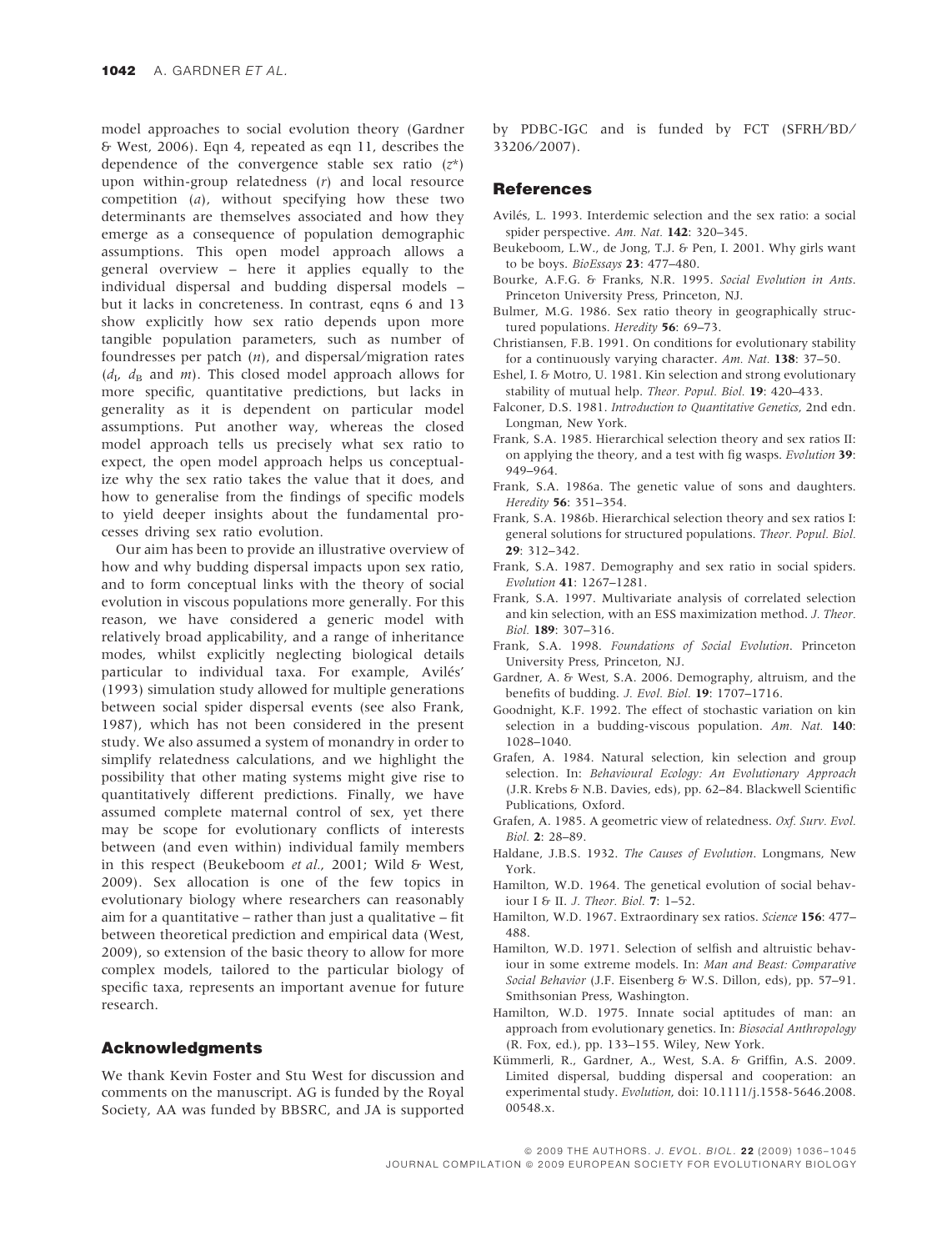- Lehmann, L., Perrin, N. & Rousset, F. 2006. Population demography and the evolution of helping behaviors. Evolution 60: 1137–1151.
- Pollock, G.B. 1983. Population viscosity and kin selection. Am. Nat. 122: 817–829.
- Price, G.R. 1970. Selection and covariance. Nature 227: 520–521.
- Queller, D.C. 1992a. Does population viscosity promote kin selection? Trends Ecol. Evol. 7: 322-324.
- Queller, D.C. 1992b. Quantitative genetics, inclusive fitness, and group selection. Am. Nat. 139: 540–558.
- Taylor, P.D. 1988. Inclusive fitness models with two sexes. Theor. Popul. Biol. 34: 145–168.
- Taylor, P.D. 1992. Altruism in viscous populations an inclusive fitness model. Evol. Ecol. 6: 352–356.
- Taylor, P.D. 1996. Inclusive fitness arguments in genetic models of behaviour. J. Math. Biol. 34: 654–674.
- Taylor, P.D. & Frank, S.A. 1996. How to make a kin selection model. J. Theor. Biol. 180: 27–37.
- Taylor, P.D., Wild, G. & Gardner, A. 2007. Direct fitness versus inclusive fitness: how shall we model kin selection? J. Evol. Biol. 20: 296–304.
- Wade, M.J. 1985. Soft selection, hard selection, kin selection and group selection. Am. Nat. 125: 61–73.
- West, S.A. 2009. Sex Allocation. Princeton University Press, Princeton, NJ.
- West, S.A., Pen, I. & Griffin, A.S. 2002. Cooperation and competition between relatives. Science 296: 72–75.
- West, S.A., Griffin, A.S. & Gardner, A. 2007. Social semantics: altruism, cooperation, mutualism, strong reciprocity and group selection. J. Evol. Biol. 20: 415–432.
- West, S.A., Griffin, A.S. & Gardner, A. 2008. Social semantics: how useful has group selection been? J. Evol. Biol. 21: 374–385.
- Wild, G. & West, S.A. 2009. Genomic imprinting and sex allocation. Am. Nat. 173: E1–E14.
- Wilson, D.S., Pollock, G.B. & Dugatkin, L.A. 1992. Can altruism evolve in purely viscous populations. Evol. Ecol. 6: 331-341.
- Wright, S. 1931. Evolution in mendelian populations. Genetics 16: 97–159.

### Appendix

#### Convergence stable sex ratio

Here we determine the convergence stable sex ratio for haploid, diploid and haplodiploid populations. We use notation consistent with the individual dispersal model, but the derivation applies equally to the budding dispersal model if  $d_I$  is replaced with  $d_B$  throughout. We begin by noting that the average fitness of all juvenile females is found by evaluating eqn 1 at  $x = y = z$ , to obtain  $\bar{w}_{\rm f} = 1/K$ . Hence, the relative fitness of the focal female's daughter, expressed as a fraction of the average for her class, is  $w_{\rm f}/\bar{w}_{\rm f}$ , or:

$$
W_{f} = (1 - x) \left\{ (1 - d_{I}) \frac{1}{(1 - d_{I})(1 - y) + d_{I}(1 - z)} + d_{I} \frac{1}{1 - z} \right\}.
$$
\n(A1)

Similarly, the average fitness of juvenile males is found by evaluating eqn 2 at  $x = y = z$ , to obtain  $\bar{w}_{\text{m}} = 1/K$ , and

the relative fitness of the focal female's son, expressed as a fraction of the average for his class, is  $w_{\text{m}}/\bar{w}_{\text{m}}$ , or:

$$
W_{\rm m} = x \frac{1 - y}{y} \left\{ (1 - d_{\rm I}) \frac{1}{(1 - d_{\rm I})(1 - y) + d_{\rm I}(1 - z)} + d_{\rm I} \frac{1}{1 - z} \right\}.
$$
\n(A2)

Consider a locus G that controls sex ratio, and denote the genic value of a gene drawn from this locus from a focal juvenile by g. Further, denote the additive genetic 'breeding' value (Price, 1970; Falconer, 1981; Grafen, 1985) for the sex ratio strategy of this individual's mother by  $\tilde{g}$ , the average breeding value of all the adult females in the juveniles patch by  $\tilde{g}$  and the average breeding value of the population by  $\bar{g}$ . Natural selection favours those genes that are associated with increased fitness; the appropriate definition of fitness in a sex structured population is  $W = c_f W_f + c_m W_m$ , where  $W_f$  and  $W_m$  are the fitness of females and males, respectively, expressed relative to the average for their sex; and  $c_f$  and  $c_m$  are the class reproductive values of females and males respectively (Taylor, 1996; Taylor & Frank, 1996; Frank, 1997, 1998; Taylor et al., 2007). Assuming vanishing genetic variation, the direction of natural selection acting upon the average breeding value of the population is given by the sign of:

$$
\frac{dW}{dg} = c_f \frac{dW_f}{dg_f} + c_m \frac{dW_m}{dg_m},
$$
 (A3)

where, for clarity, we have subscripted an individual's genic value  $g$  with  $f$  or  $m$  if it is female or male, respectively; and all derivatives are evaluated at the population average  $g = g_f = g_m = \bar{g}$  (Taylor, 1996; Taylor & Frank, 1996; Frank, 1997, 1998; Taylor et al., 2007).

The first derivative on the RHS of eqn A3 describes the impact of the value of a gene drawn from a juvenile female on that individual's relative fitness, which is mediated by (i) the correlation between her genic value and her mother's breeding value, the correlation between her mother's breeding value and her mother's sex ratio strategy, and the correlation between her mother's sex ratio and her own relative fitness; and (ii) the correlation between her genic value and the average breeding value of adult females on her patch, the correlation between the average breeding value of adult females on her patch and the average sex ratio strategy of her patch, and the correlation between the average sex ratio strategy of her patch and her relative fitness, i.e.:

$$
\frac{dW_f}{dg_f} = \frac{\partial W_f}{\partial x} \frac{dx}{d\tilde{g}} \frac{d\tilde{g}}{dg_f} + \frac{\partial W_f}{\partial y} \frac{dy}{d\tilde{g}'} \frac{d\tilde{g}'}{dg_f} = \left(\frac{\partial W_f}{\partial x} p_D + \frac{\partial W_f}{\partial y} p_F\right) \gamma,
$$
\n(A4)

where  $p<sub>D</sub>$  is the coefficient of consanguinity between an adult female and her juvenile daughter;  $p_F$  is the coefficient of consanguinity between an adult female and a random juvenile female on the same patch; and the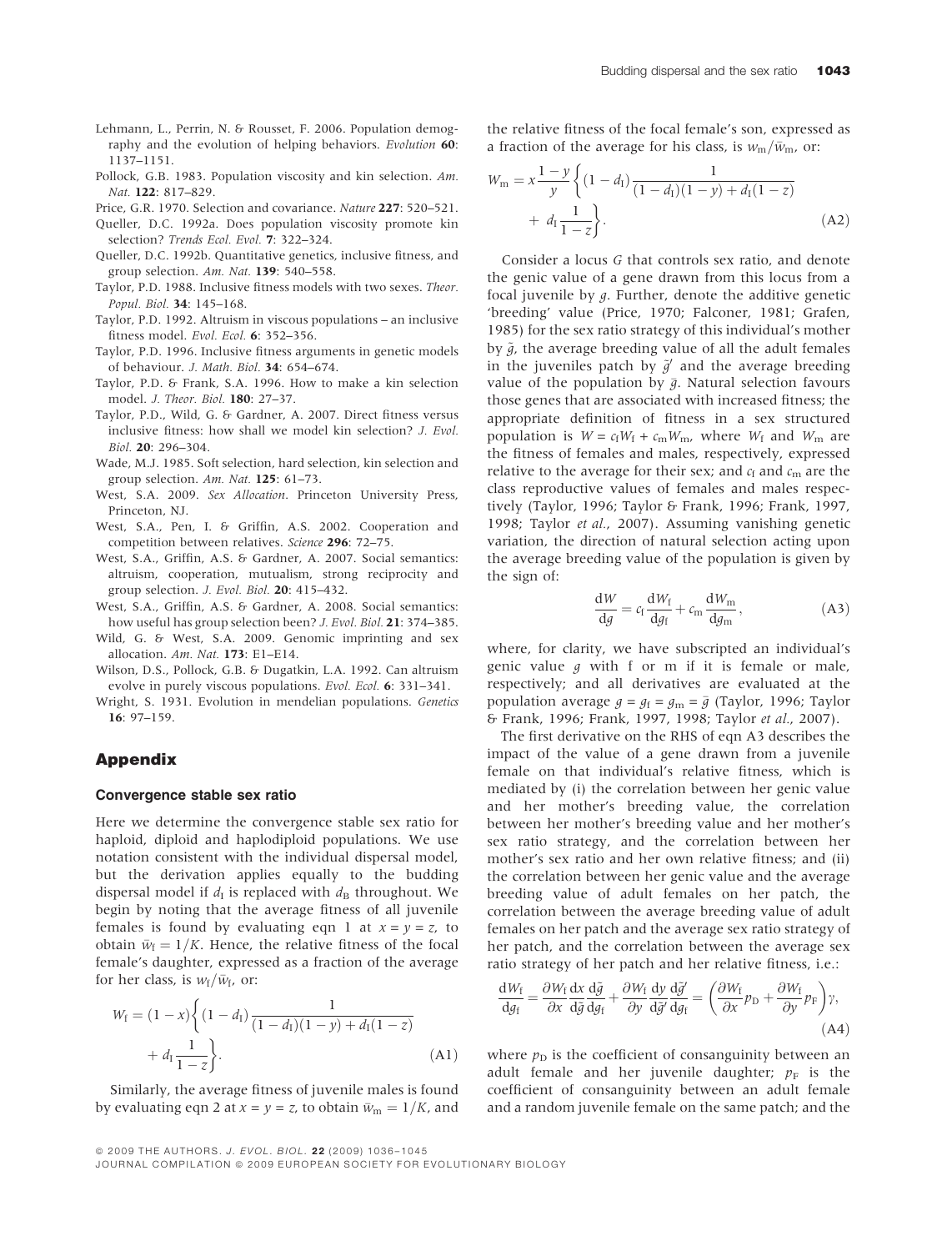mapping between genotype and phenotype is  $dx/d\tilde{q} = dy/d\tilde{q}' = \gamma$ .

We can perform the analogous expansion for the second derivative on the RHS of eqn A3:

$$
\frac{dW_m}{dg_m} = \frac{\partial W_m}{\partial x} \frac{dx}{d\tilde{g}} \frac{d\tilde{g}}{dg_m} + \frac{\partial W_m}{\partial y} \frac{dy}{d\tilde{g}'} \frac{d\tilde{g}'}{dg_m} = \left(\frac{\partial W_m}{\partial x} p_S + \frac{\partial W_m}{\partial y} p_M\right) \gamma,
$$
\n(A5)

where  $p<sub>S</sub>$  is the coefficient of consanguinity between an adult female and her juvenile son; and  $p_M$  is the coefficient of consanguinity between a random adult female and a random juvenile male on the same patch. Substituting eqns A4 and A5 into eqn A3, the condition for an increase in the population average sex ratio strategy is:

$$
c_{\rm f} \left( \frac{\partial W_{\rm f}}{\partial x} p_{\rm D} + \frac{\partial W_{\rm f}}{\partial y} p_{\rm F} \right) + c_{\rm m} \left( \frac{\partial W_{\rm m}}{\partial x} p_{\rm S} + \frac{\partial W_{\rm m}}{\partial y} p_{\rm M} \right) > 0. \tag{A6}
$$

Finally, using eqns A1 and A2 to calculate the appropriate partial derivatives, and dividing both sides of inequality (A6) by the consanguinity for a focal adult female to herself  $(p<sub>I</sub>)$ , the condition for increase becomes:

$$
c_{\rm f}\left(-\frac{1}{1-z}r_{\rm D}+\frac{(1-d_{\rm I})^2}{1-z}r_{\rm F}\right)+c_{\rm m}\left(\frac{1}{z}r_{\rm S}-\frac{1-z(1-d_{\rm I})^2}{z(1-z)}r_{\rm M}\right)>0,\tag{A7}
$$

where  $r_D = p_D / p_I$  is the relatedness of a mother and daughter from the perspective of the mother;  $r_F = p_F / p_I$  is the relatedness of a random adult female and random juvenile female from the same patch, from the perspective of the former;  $r_s = p_s / p_I$  is the relatedness of a mother and son from the perspective of the mother; and  $r_M = p_M / p_I$  is the relatedness of a random adult female and a random juvenile male from the same patch, from the perspective of the former. Setting the LHS of condition (A7) to zero, and solving for  $z = z^*$ , yields an equilibrium sex ratio given by eqn 3 in the main text. The derivative of the LHS of condition  $(A7)$  with respect to  $z$  is negative for all  $r_F < r_D$  and  $r_M < r_S$ , hence this equilibrium sex ratio is globally convergence stable (Eshel & Motro, 1981; Christiansen, 1991; Taylor, 1996).

### **Relatedness**

Here we derive the consanguinity and relatedness coefficients for haploid, diploid and haplodiploid populations. We use notation appropriate to the individual dispersal model, but the calculations apply equally to the budding dispersal model if  $d<sub>I</sub>$  is replaced with *m* throughout.

### Haploidy

We focus on the inbreeding coefficient  $f$ , which is the average consanguinity of mating partners, and hence it is also the average consanguinity of opposite and same sex juveniles within a patch. At equilibrium, in a neutral population, the consanguinity of two juveniles randomly chosen from the same patch is given by the probability that they have the same mother  $(1/n)$  times the consanguinity of full siblings  $(½ + ½f)$ , plus the probability that they have different mothers  $[(n-1)/n]$  times the probability that the mothers (and hence also the fathers) derive from the same patch  $[(1 - d_1)^2]$  times the consanguinity for two juveniles randomly drawn from the same patch  $(f)$ , i.e.:

$$
f = \frac{1}{n} \left( \frac{1}{2} + \frac{1}{2} f \right) + \frac{n-1}{n} (1 - d_1)^2 f.
$$
 (A8)

Solving eqn A8 for f obtains:

$$
f = \frac{1}{2n - 1 - 2(n - 1)(1 - d_1)^2}.
$$
 (A9)

The consanguinity of an adult female with a random juvenile sharing her patch is  $p_P = f$ , and the consanguinity of an adult female with one of her offspring is given by  $p_0 = \frac{1}{2} + \frac{1}{2}f$ . Using the solution (A9), the withinpatch relatedness  $r = p_P / p_O$  is given by eqn 5 in the main text.

### Diploidy

Again we focus on the coefficient of inbreeding, f. At equilibrium in a neutral population this is equal to the probability that two random juveniles on the same patch share the same mother  $(1/n)$  times the consanguinity for full siblings  $(\frac{1}{2}(\frac{1}{2} + \frac{1}{2}f) + \frac{1}{2}f)$  plus the probability that they do not share the same mother  $[(n - 1)/n]$  times the probability that their mothers (and hence also their fathers) derive from the same patch  $[(1 - d_1)^2]$  times the consanguinity of two random juveniles drawn from the same patch  $(f)$ , i.e.:

$$
f = \frac{1}{n} \left( \frac{1}{2} \left( \frac{1}{2} + \frac{1}{2} f \right) + \frac{1}{2} f \right) + \frac{n-1}{n} (1 - d_1)^2 f. \tag{A10}
$$

Solving eqn A10 for f obtains:

$$
f = \frac{1}{4n - 3 - 4(n - 1)(1 - d_1)^2}.
$$
 (A11)

As before, the consanguinity of an adult female with a random juvenile sharing her patch is  $p_P = f$ , and the consanguinity of an adult female with one of her offspring is given by  $p_{\text{O}} = \frac{1}{2}(\frac{1}{2} + \frac{1}{2}f) + \frac{1}{2}f$ . Using the solution (A11), the within-patch relatedness  $r = p_P / p_O$  is once again given by eqn 5 in the main text.

### Haplodiploidy

We continue to denote the consanguinity of mating partners by f, and this is also the average consanguinity of opposite-sex juveniles sharing the same patch. In addition, we now denote the average consanguinity of two juvenile females sharing the same patch by  $\phi$ , and the average consanguinity of two juvenile males sharing the same patch by  $\mu$ . The consanguinity of two opposite-sex juvenile patch mates is given by the probability that they share the same mother  $(1/n)$  times the consanguinity of